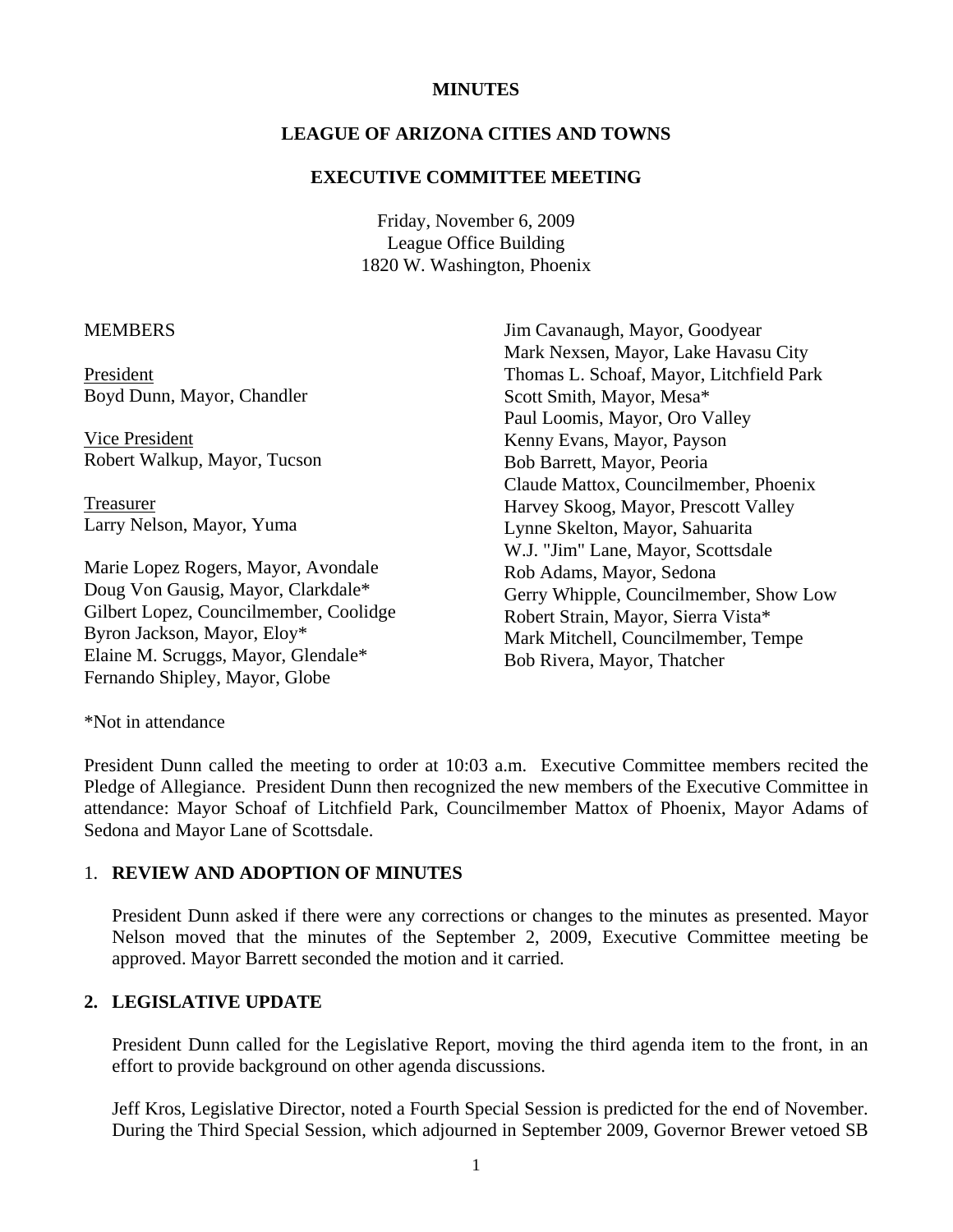1025 preventing a sweep of Vehicle License Tax (VLT) from cities to education. The budget approved then also made cuts to state agencies, which agency directors have been attempting to implement throughout the fall. The Fourth Special Session is anticipated to focus on agency spending authorizations; specifically the Department of Education, and the Department of Economic Security. State Shared Revenues have not been mentioned in the "Call of the Session."

Jeff reminded members of Governor Brewer's election announcement and recent staffing transitions. Election cycles always play into the nature of legislative sessions, and this year will be no exception.

Next, he reported on the status of several stakeholder efforts underway at the State Capitol. The first involves State Land Reform, which seeks to streamline auctions for land, acquisition of rights-ofway, alternative financing options and water sustainability. This issue is the subject of a 2010 League Resolution, and the League will be tracking this process closely and reporting back to its members accordingly.

Secondly, Dale Wiebusch was called upon to give a status update on the sanctuary city stakeholder process Senator John Nelson (District 12) is coordinating. Senator Russell Pearce's (District 18) proposed legislation includes a mandate on all law enforcement to report the presence of a suspected illegal alien to Immigration and Customs Enforcement (ICE), and the Department of Homeland Security; failure to do so will result in penalties. President Dunn asked if this process had been reduced to writing, and Dale said there is a draft; he would send out materials to the League's membership.

Jeff continued onto the next set of issues regarding public records reform and public notices. These issues are a carry-over from previous years. The League will be educating legislators on technologies that may help to reform public records management during the coming session. Secondly, we will continue working to remove mandates on local governments requiring public notices to be printed in the newspaper at cost.

The last stakeholder issue related to Certificates of Necessity for ambulance services, which is also a League Resolution. Contact has been made with sponsoring cities and state agencies in an effort to flesh out details and prepare draft bill language. It was noted the Arizona State Legislature identified November 15, 2009, as the start of the bill filing administrative process. The League will begin filing bills and tracking legislation that week. Our membership will be kept updated as information develops.

In closing, Jeff Kros made two announcements. First, the League will be sponsoring a retreat for Intergovernmental Relations personnel in the City of Payson on Thursday, December 10 through Friday, December 11, 2009. The purpose of the retreat is to align the League with intergovernmental relations (IG) staff before the start of a challenging legislative session in January. Lastly, the Executive Committee was asked to welcome Stephanie Prybyl as the League's new Legislative Associate.

President Dunn also mentioned that some Executive Committee members were in attendance for the recent Arizona Town Hall. He briefly noted the findings and recommendations of the Town Hall, saying that the leaders praised local government for their actions in these difficult economic times and also said that the Legislature should leave shared revenue and impact fees untouched. Mayor Adams requested that the findings of the Town Hall be shared with the committee. Executive Director Ken Strobeck said that he would send the preliminary report of the Arizona Town Hall to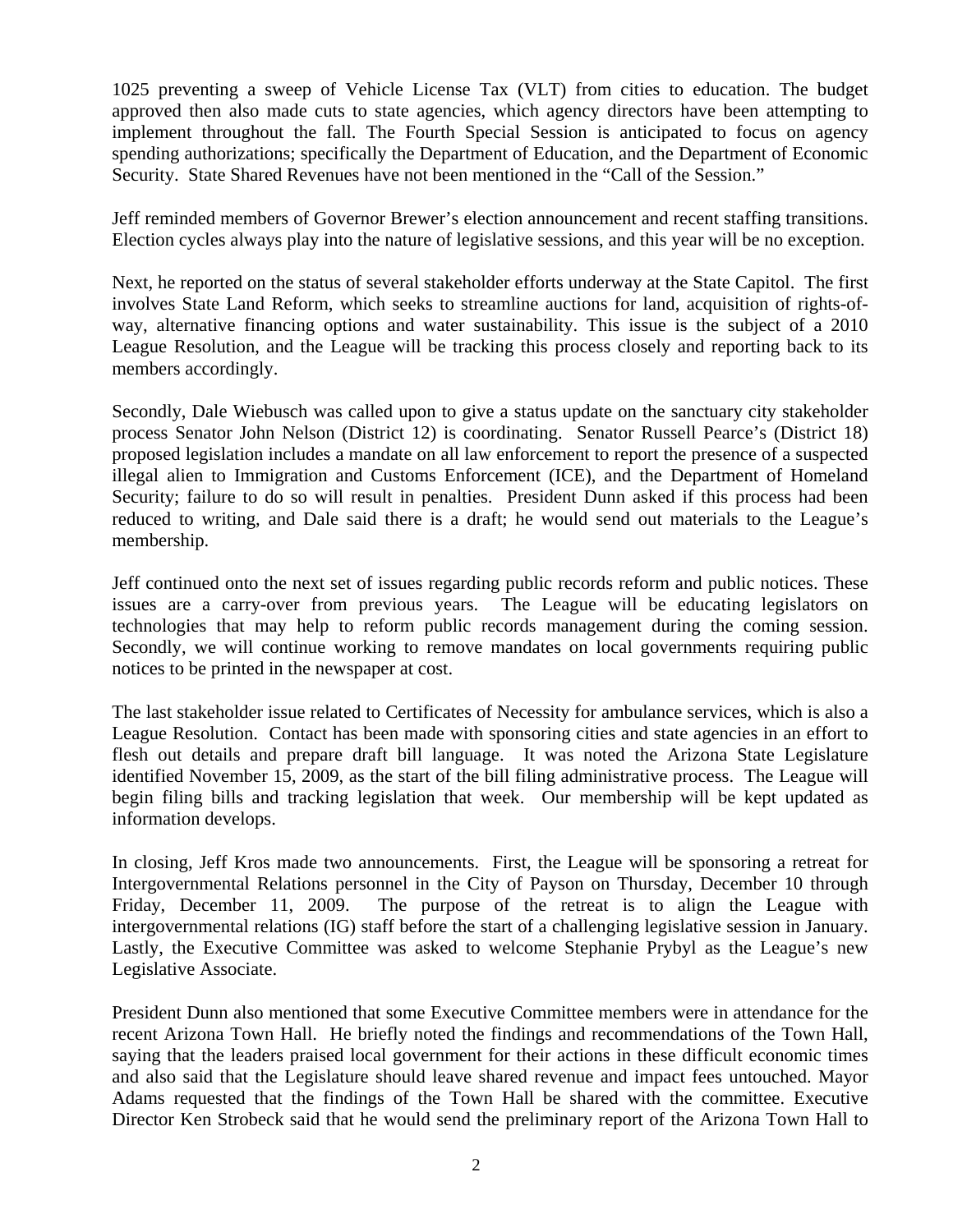the Executive Committee and also noted that he was recently featured on a Horizon show to discuss the outcome of the Town Hall.

## **3. DISCUSSION OF HB2008**

President Dunn said the next agenda item would be the discussion of HB2008 and asked if the committee would like to move to executive session. Mayor Rivera motioned that the Executive Committee go into executive session to discuss the bill. Councilmember Lopez seconded the motion and it carried. Executive session began at 10:17 a.m.

Executive session adjourned at 11:13 a.m. Mayor Dunn and Executive Director Ken Strobeck noted that if the League should move forward with litigation, it would likely be financed through a special assessment, as that is how the League typically finances special items outside of the approved budget. Mayor Dunn and Ken noted that the lawsuit from 2009 had a very high compliance rate, with almost 90 percent of cities and towns contributing their portion of the special assessment.

Discussion ensued among Executive Committee members on whether to proceed with litigation over HB2008. Mayor Cavanaugh asked Ken for clarification on which groups opposed a League lawsuit. Ken noted that the Governor's staff, the Legislature and homebuilders had voiced concern and opposition to the League filing a special action suit.

Councilmember Mattox expressed his gratitude for Governor Brewer and her support of cities and towns throughout the last year; however, he expressed concern over the precedent that would be set by not filing suit over HB2008. He also said cities will continue to grapple with this issue during subsequent legislative sessions and the League must remain vigilant about protecting its revenues. Mayor Dunn expressed similar unease about the situation, though he mentioned the pending lawsuit would not be a reflection of the League's relationship with the Governor, rather it would be about Constitutional principles the League would fight to uphold. Mayor Lopez Rogers said that she these were not optimal circumstances but the cities must take a stand to protect their revenues. She then made a motion to file the special action suit. Councilmember Mattox seconded the motion. Mayor Cavanaugh asked that if there was an expectation that the Legislature may cure this issue before the League lawsuit would even makes it to court. Mayor Dunn said he was unaware of a plan by the Legislature to address the issues.

Mayor Skelton inquired about the impact previous agreements Ken and League staff made with the Governor's office would have on the pending lawsuit. Ken explained the League originally made an agreement with the Governor's staff regarding a two-year freeze on impact fees to avoid the threeyear moratorium that was initially presented as part of the first budget package. The two-year freeze was included as part of the second budget package, which was vetoed on July 1. Ken explained the deal was off after the package was vetoed and the items reappeared in Special Session, when the League had been told only budgetary items would be addressed; further a retroactive date was never part of any agreement with the Governor's staff. Discussion continued among members regarding the pros and cons of filing a special action suit, particularly in regards to the long-term impact a suit may have on relationships with the Governor and legislators.

Mayor Shipley said the League may have a stronger case due to the bankers also filing suit regarding issues addressed in the Special Session outside the Governor's call. President Dunn explained the fact that the bankers filed sooner than the League and were also represented by our law firm created a conflict of interest and necessitated the search for a new law firm. He also said it may be a challenge to recruit another firm to represent us in two weeks.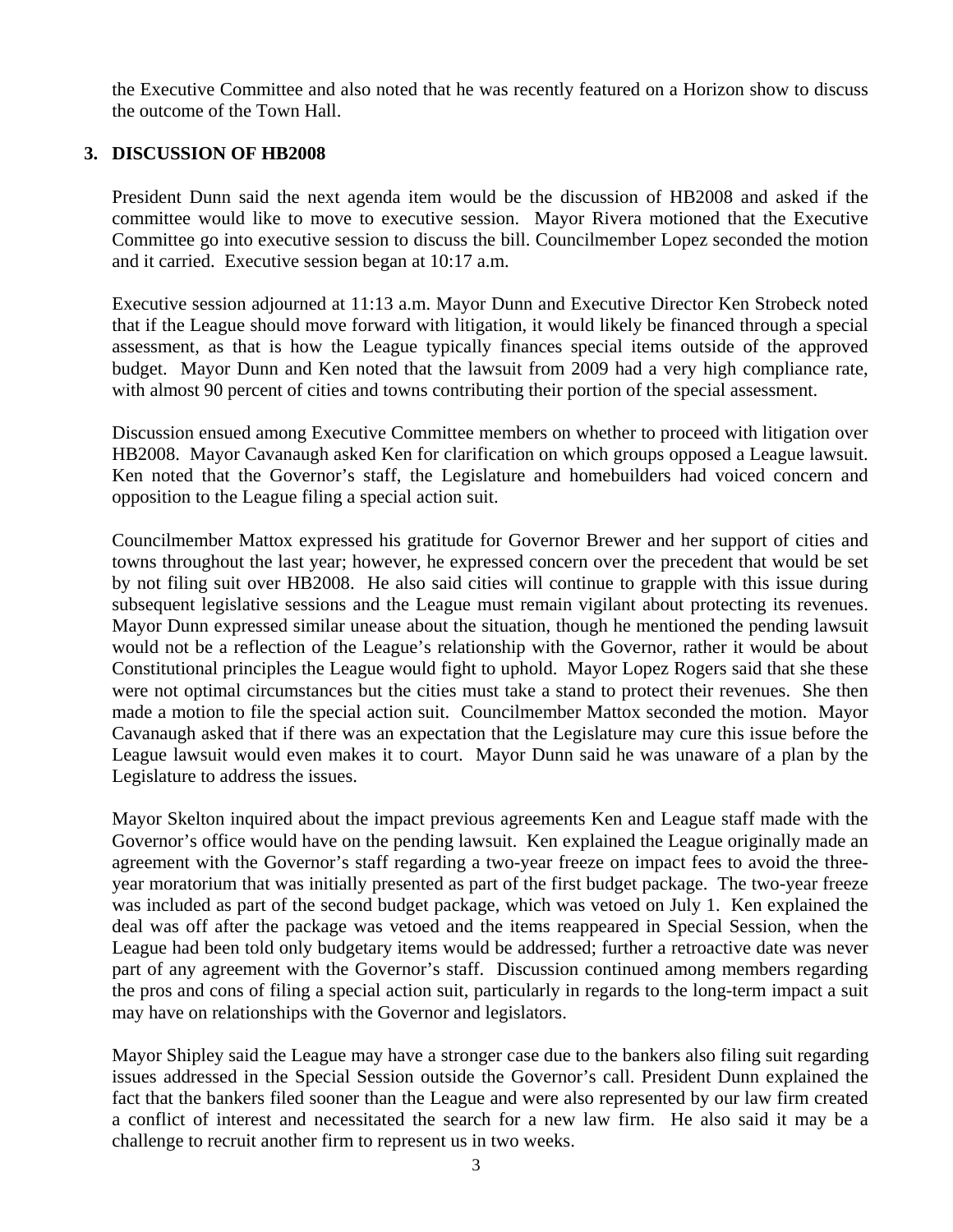Councilmember Mitchell asked about bringing the issues back to the city councils before voting, however, members agreed that time was of the essence. Mayor Dunn said the committee would be able to decide on cities' contributions later. Mayor Adams said he would feel uncomfortable voting on the suit without meeting with his council first. Mayor Loomis pointed out that as members of the Executive Committee, they must act in representation all of Arizona's cities, not just those where they are elected.

Mayor Dunn reminded members that the motion made was to proceed with litigation. He and other members voiced some concerns about voting before securing a law firm. Mayor Shipley said that if Executive Committee does agree to proceed with a lawsuit and is unable to find a firm or can only find one with exorbitant fees, that it would not change the committee's commitment to the issues. Mayor Shipley suggested we face those challenges as they come.

President Dunn took a vote based on Mayor Lopez Roger's motion: 12 members were in favor and eight were against. The motion carried. The League will move forward with securing a law firm as quickly as possible.

# **4. LEAGUE ANNUAL SURVEY RESULTS**

President Dunn recognized Matt Lore, Communication and Education Director, to give a report on the League annual survey results to the Executive Committee. Matt explained that in 2002, the Executive Committee asked League staff to prepare an annual survey of League services. The League has conducted a survey each year since. The survey is e-mailed to mayors, council members, managers, clerks, attorneys, finance directors, intergovernmental coordinators and public information officers.

The 2009 survey results were included in the Executive Committee packets. Three general areas were addressed within the League survey: demographics, overall performance and League services. Responses for the survey were anonymous and 113 people participated this year. Matt said the League was highly rated in its overall performance, legislative program, conference and training program, technical assistance, as well as communication and outreach, noting the League's overall performance ranking was the highest it's been since the questions' inception in 2004. Approximately 98 percent of respondents marked League overall performance as excellent or good. According to the survey, the top five rated services were: lobbying, the Legislative Bulletin, the Annual Conference, budget and finance information, and the Newly Elected Officials training.

In conclusion, Matt informed members of the Executive Committee that the League takes this feedback seriously and uses the survey results to improve our programs. President Dunn and the Executive Committee thanked League staff for their service.

# **5. RECAP OF 2009 ANNUAL CONFERENCE**

President Dunn called on Matt Lore again for a report on the 2009 Annual Conference. Matt explained that the League did not know what to expect for this conference due to the current economic conditions. However, both attendance and financials were strong in 2009. The conference brought in \$133,000 net gross, largely due to the \$148,000 in sponsorships. Matt also said 82 of the 90 cities were represented at the conference, which drew a total of 929 attendees. Both attendance and sponsorship were slightly down in comparison to past years, but not as much as they could have been in light of the economy, he explained. The conference received high marks in